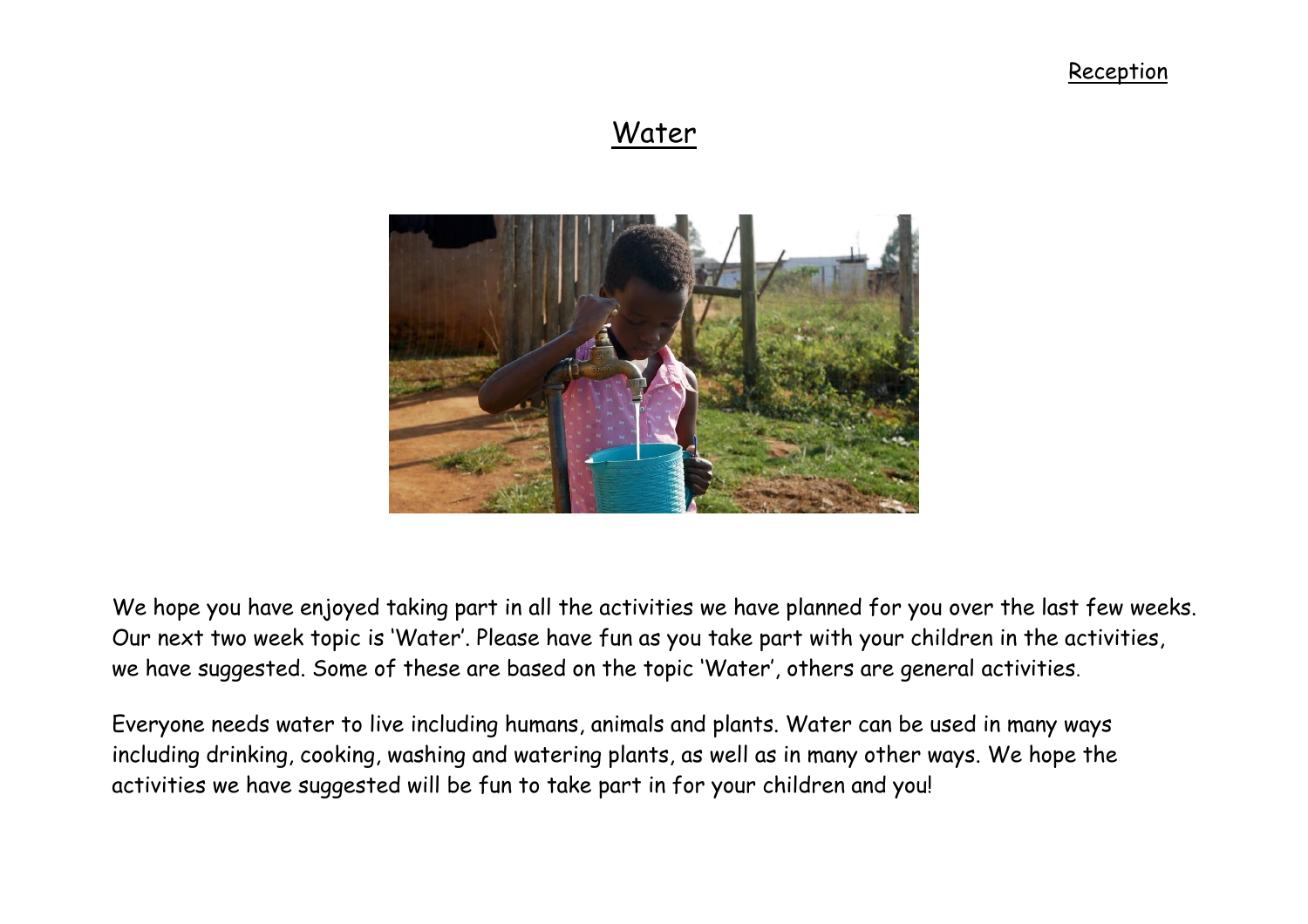# General Tasks

Resources to help your child learn during the Lockdown can be found in different places. Something as simple as a daily walk can be used as learning opportunities. Look for signs of Spring. Discuss the seasons, what is happening to trees? Flowers? Look out for animals and insects. Can your child name them? Do they know any facts about the animal, insect or plant they are looking at? Where could they find facts? Most things can be searched for in books or on the internet. (with adult supervision)

Ideas for parents for home learning for activities, phonics and music can be found at: Twinkl – <https://www.twinkl.co.uk/resources/covid19-school-closures>

## Phonics Tasks

Practising phonics helps your child learn to both read and write. We try to make learning the letters and sounds as much fun as possible.

Some games to play with your child could include:

the code is CVDTWINKLHELPS in Code is CVDTWINKLHELPS in Code

Drawing individual letters or words on paper/card, stick the cards to a wall or on the floor. Call out a sound or a word, your child could point to it, hit it with a fly squatter or shoot at it with a Nerf gun. Alternatively, chalk letters on a path. Call out the sound, your child jumps on the letter, points to it or squirts with water. Draw rings around sounds that could make several words. Say a word with 3 or 4 sounds in it. The children can jump on the sounds to spell the word. Play letter or word lotto, making grids on paper. The whole family could take part! Write sentences or write a short story, read it together with your child, encourage them to sound out words or read familiar sight words. Your child can write sentences using their tricky words and sounds from Phase 2 or 3, Letters and Sounds.

There are lots of websites for online phonics learning.

[https://www.phonicsplay.co.uk](https://www.phonicsplay.co.uk/) has lots of phonics games for free with username: March20 Password: home or <https://monsterphonics.com/>Username: login and Password: homelearning. We also recommend Oxford Owl at [https://home.oxfordowl.co.uk/reading/learn-to-read](https://home.oxfordowl.co.uk/reading/learn-to-read-phonics/)[phonics/](https://home.oxfordowl.co.uk/reading/learn-to-read-phonics/) and<https://www.thenational.academy/online-classroom/> for teacher led lessons. Online Phonic lessons recommended by Gov.Uk can be found by searching 'Letters and Sounds for home and school.'

### Links

More ideas for parents can be found on the Facebook pages: 'Family lockdown tips and ideas' You can search YouTube for craft activities, as well as Keeping kids entertained during lockdown from Save the Children UK. [https://www.savethechildren.org.uk](https://www.savethechildren.org.uk/)

## Online Help

You can find lots of free services online, some done by celebrities and some by companies that produce educational resources. We have given some ideas below, but these are not the only ones to be found.

- **Music with Myleene Klass** You.tube.com/myleenesmusicclass
- Dance with Oti Mabuse -(You.tube.com/otimabuseofficial) at 11.30 a.m. previous sessions available.
- **Maths with Carol Vorderman** (themathsfactory.com)
- **Numberblocks series 1 to 4 at** cbeebies or You.tube.com
- Mr Mac- Early years Phonics [https://www.youtube.com/playlist?list=](https://www.youtube.com/playlist?list=PLWee7c-xY-eSm2hSNzz5r1L12IxUI7b89) [PLWee7c-xY](https://www.youtube.com/playlist?list=PLWee7c-xY-eSm2hSNzz5r1L12IxUI7b89)
	- [eSm2hSNzz5r1L12IxUI7b89](https://www.youtube.com/playlist?list=PLWee7c-xY-eSm2hSNzz5r1L12IxUI7b89)
- **•** Online reading for kids [https://www.readingeggs.co.uk](https://www.readingeggs.co.uk/)
- Fairy tales and stories for 5 year olds [www.audible.co.uk](http://www.audible.co.uk/)
- **Stories with David Walliams** worldofdavidwalliams.com
- [www.Storylineonline.net](http://www.storylineonline.net/)
- **Art with Simon Hetherington on** Facebook Mon and Thurs 10.30
- Food with Jamie Oliver [www.Channel4.com/keepcookingandcarr](http://www.channel4.com/keepcookingandcarryon) [yon](http://www.channel4.com/keepcookingandcarryon)

Amazon have free audio books. Go to website then type in, 'free audible books for children'.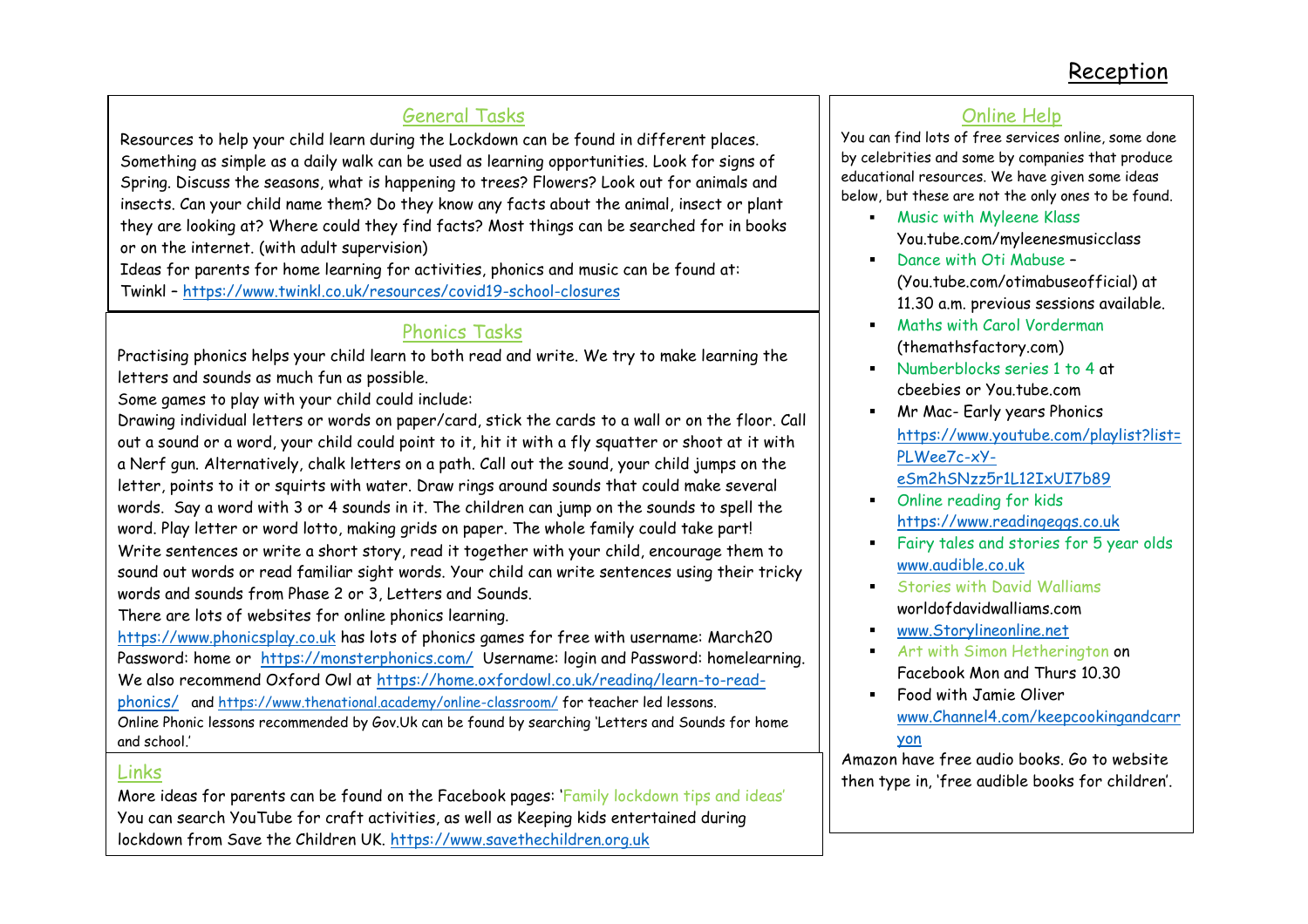# Weekly Reading Tasks

<https://www.twinkl.co.uk/parents> have learning packs available to help your child with their reading. We recommend you read at least one book with your child, every day. Encourage them to begin to read sounds, words or whole sentences to you. Discuss the book before reading, as well as after it has been read. To encourage reading search [https://www.You.tube.co.uk](https://www.you.tube.co.uk/) then, type in search words such as 'phonics blending'. This will bring up a range of short videos including, 'Jolly Phonics blending' this is the scheme we use at school to introduce letters and sounds. Jolly Phonics songs for each sound can also be found on you.tube, (link as above). Read rhyming books to your child. Can they tell you which words rhyme? Say a word – your child says a word that rhymes with yours. You could also discuss your child's understanding of books by listening to stories. Look at<https://www.bbc.co.uk/iplayer/search?q=Julia+donaldson>

# Weekly Writing Tasks

Make a poster about 'Water Safety', at the duck pond. Children can draw pictures and signs, and then write the title.

Write sentences about what you saw at the duck pond using known sounds and tricky words. Remember to use finger spaces!

Begin to write their whole name including the surname.

/

Make up a short story verbally, and then begin to write their story.

### Weekly Maths Tasks Watch Numberblocks 'Double trouble' on cbeebies or [www.you.tube.co.uk](http://www.you.tube.co.uk/)  Ask your child to sort sock into pairs. How many pairs do they have? How many socks altogether? Play Dominoes - Can you find the doubles? Can you add the 2 numbers on the domino? Children write down the adding sum for the doubles and solve. Make a line of numbers 0 to 20, together count to 20, your child points to each number as you count. Make a recycled space rocket using a plastic bottle & paper/card and sellotape. Count back from 10, then from 20, making the rocket take off at zero. Ask your child to close their eyes. Remove a number from the number line. Which number is missing? Which number is 1 more than the missing number? 1 less? Simple adding and subtracting games can be made using dice, dominoes and Uno.

# Other Weekly Tasks

Understanding the world - **floating and sinking**. Use a water tray or a washing up bowl to test different objects around the home to see if they sink or float. Use **Activity sheet 4** to record names of objects and tick to show if they float or sink.

Have **fun with ice**. Freeze some ice cubes or a block of ice in a container. Add some food colouring a little at a time. Ask your child to predict what will happen. Watch what happens as the ice melts. Discuss, why is the ice is melting? What happens as it melts? Encourage the children to use words such as frozen, freezing, cold, melting,

Have a go at the **Skittles Rainbow science experiment** instructions on **Activity sheet3**. Ask your child to predict what will happen. Were they correct? Why do they think this happened? Encourage your child to answer in sentences!

Expressive Art & Design – Draw a picture; make a collage or a model of the duck pond using different materials, such as tissue/crepe paper, Cardboard boxes, coloured rice, felt pens or crayons. Draw a diagram to show what happened when you did the Rainbow skittles experiment. Physical Development – **keeping clean**. Encourage your child to think about how they use water to keep them clean. Why do they need showers or baths? What would happen if they didn't wash?

**Water safety –** Discuss why children cannot run around near deep water. What would happen if you fell in? Who would help us?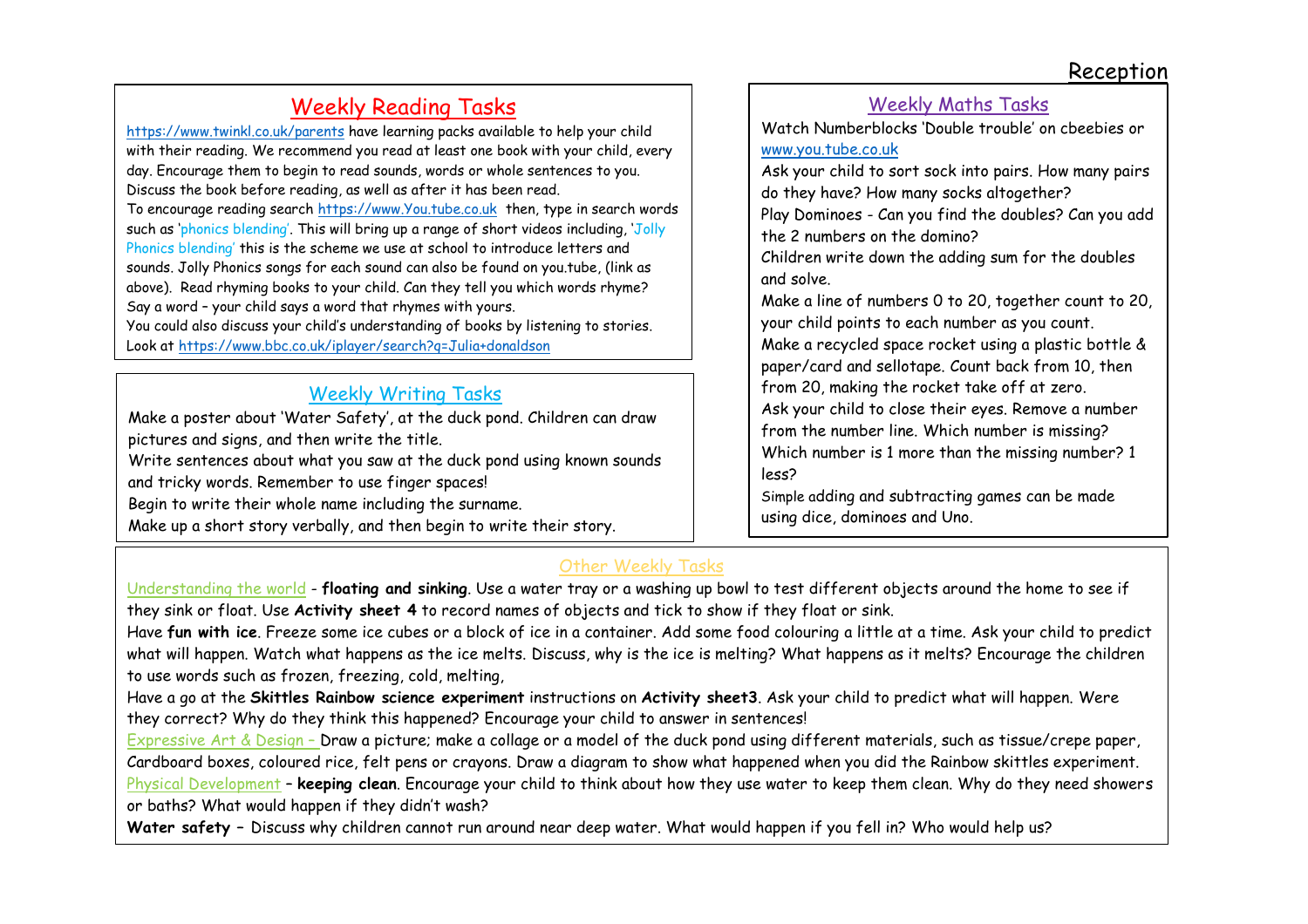#### Communication & Language Development

Ask your child to draw a picture showing what they have learnt about 'water.' Discuss what they have drawn, asking questions about the picture. Encourage your child to answer in sentences.

Play word games - say a word, can your child say a rhyming word? If they do; it's their turn to say the first word.

Say a short sentence, with the words in the wrong order. Ask your child to put the words in the sentence in the right order.

#### Expressive Arts & Design

Your child could draw a fish. Encourage children to find recycled items such as, sweet wrappers, bottle tops & bubble wrap to decorate it. Can they make a pattern for the fishes' scales?

Put washing up liquid and water in small bowls. Add different colours of food colouring to each bowl. Children use straws to suck, then blow bubbles onto paper, repeat with different colours. Can they make bubbles of different sizes, shape & colour? Can they make patterns?

#### Personal, Social & Emotional Development

Having fun completing these tasks together, will improve your child's self-confidence and their language skills. Encourage your child to 'have a go' by themselves to complete the tasks. Remember this is meant to be fun! Please supervise them and join in as much as you can.

### Literacy

#### Reading

Read a book with your child. Ask your child to tell you what happened. Ask if they can make up a different ending or change the characters. Can they change where the story takes place and retell it?

Encourage your child to read tricky words they see and to sound out and read other words. Ask them to read a sentence to you or read the whole book. Books could include: The Rainbow Fish, The snail and the whale, Tiddler and Room on the broom,

#### Writing

Make a list of ways you use water in your home using the phonics you have learnt. Write sentences using words from your list.

Create an Acrostic poem using one of these words: Sea, Rain, Lake or Water. See **Activity 2 sheets.**



#### Understanding the World

Research different ways water is used in the world, your child could use books or the internet with supervision. Find out about the water cycle. Why do we have clouds? Where does rain come from? Where does it go? <https://www.you.tube.com/watch?v=y5gFI3pMvoI>

Have fun with, the rainbow rain experiment, instructions can be found at:

#### <https://www.you.tube.com/watch?v=IZ6cSwIEmQ>

Walk with your child to the duck pond. What lives in the water? What can you see on the water? Can you make a list of what you see?

#### Physical Development

Help wash up the dishes after meals. Use a paintbrush to draw a picture using water on the garden path or a wall. Go for a walk to the local duck pond. Count how many steps it takes you to get there. Is it the same number on the way back?

Take part in online physical workouts including:

https://m.you.tube.com>users>cosmicyoga

Or, search on Google for **'Sticky Kids'**  fun songs with instructions on how to move to the music.

### **Mathematics**

'Capacity'– Ask your child to fill up cups & plastic bottles. Can they tell you when they are full, empty, half-full, half-empty? How many spoonsful of water will fill a cup? How many cups will fill the bottle? Counting using water pistols – Make number cards and stick down on grass or write on path using chalk, 0 to 20. You call out a number and your child squirts it with water or jumps on the number. Repeat as many times as you like.

See **Activity sheet 1** for more activities for counting and measuring using water.

Make labels with days of the week on. Your child can learn the days of the week in order and learn to read them. Swap the labels around and ask your child to put them back in order.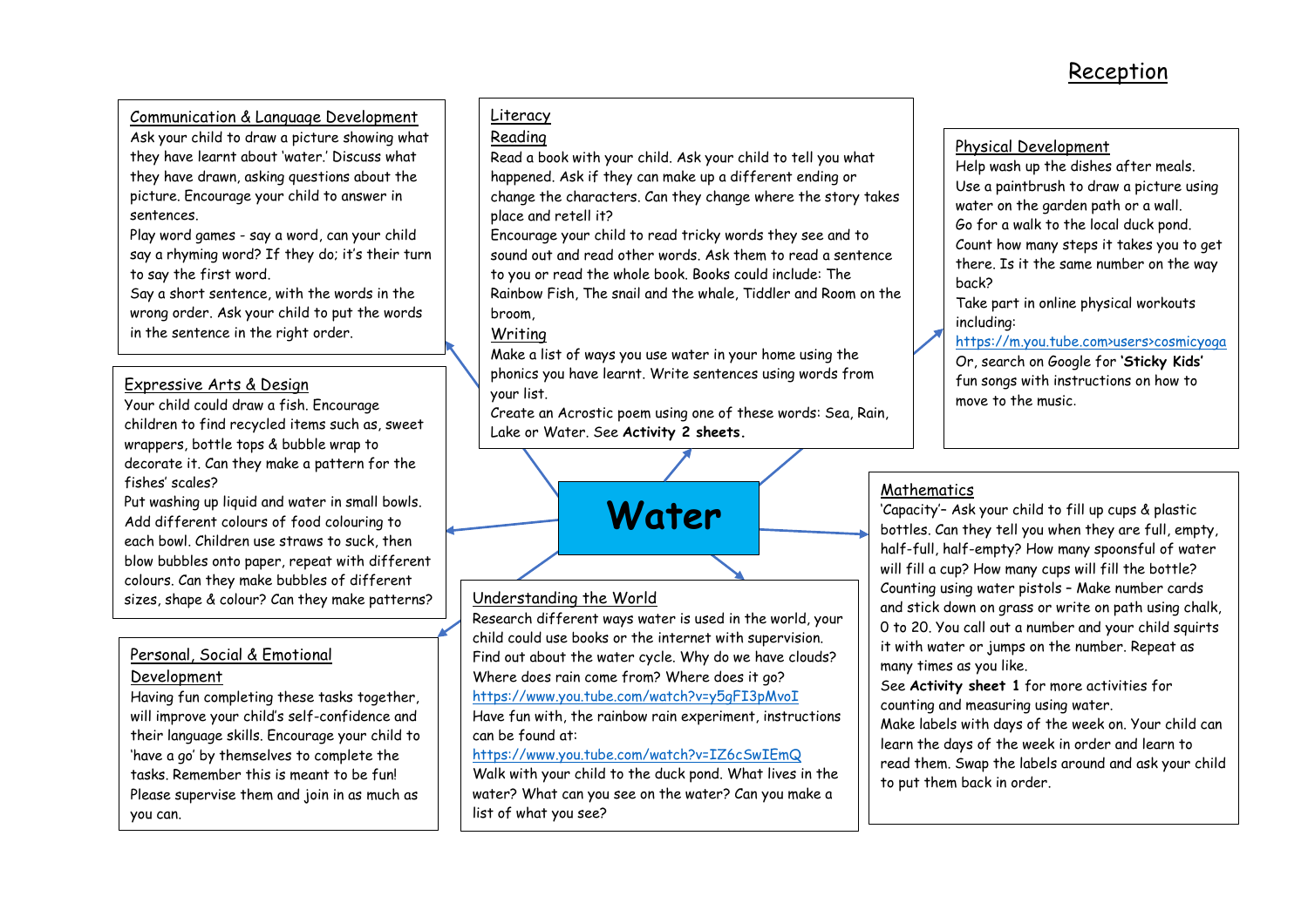### Activity Sheet 1 – Maths

1● Put some plastic sea creatures in a bowl of water, add blue food colouring and use nets or strainers to catch the creatures put them in a bucket. The children count how many creatures they caught. What would 1 more be? 1 less? 2 more? 2 less?

2● Pour water down a slope or gutter. If you make the slope steeper, will the water will run faster or slower. If an object is pushed down, at the same time as the water, does the object go further when the slope is steeper? Objects could be a bottle top, a penny, a pencil, a toy car. Try all of the objects, which one went the fastest? The furthest? Record your results in a simple table.

3● Add bubble mixture or washing up liquid to a bowl of water and mix up to make bubbles. Add foam or plastic numbers, or numbers written on plastic bottle tops 0 to 10 or 0 to 20. Ask your child to catch or net a number. Can they name the number? Can they line the numbers up in order 0 to 10 then 0 to 20?

4● Pour some water onto a hard surface, such as a path, to make a puddle. Measure how big the puddle is by laying out and counting pebbles or stones round the edge of the puddle. Think other ways of measuring the size of the puddle.

5● Investigate the way water spouts out of holes. With adult support, pierce holes in an empty plastic drinks bottle. Make the holes in a circle around the bottle. Investigate tilting the bottle to switch the holes on and off. Next time make the holes in a different pattern. Which pattern worked the best?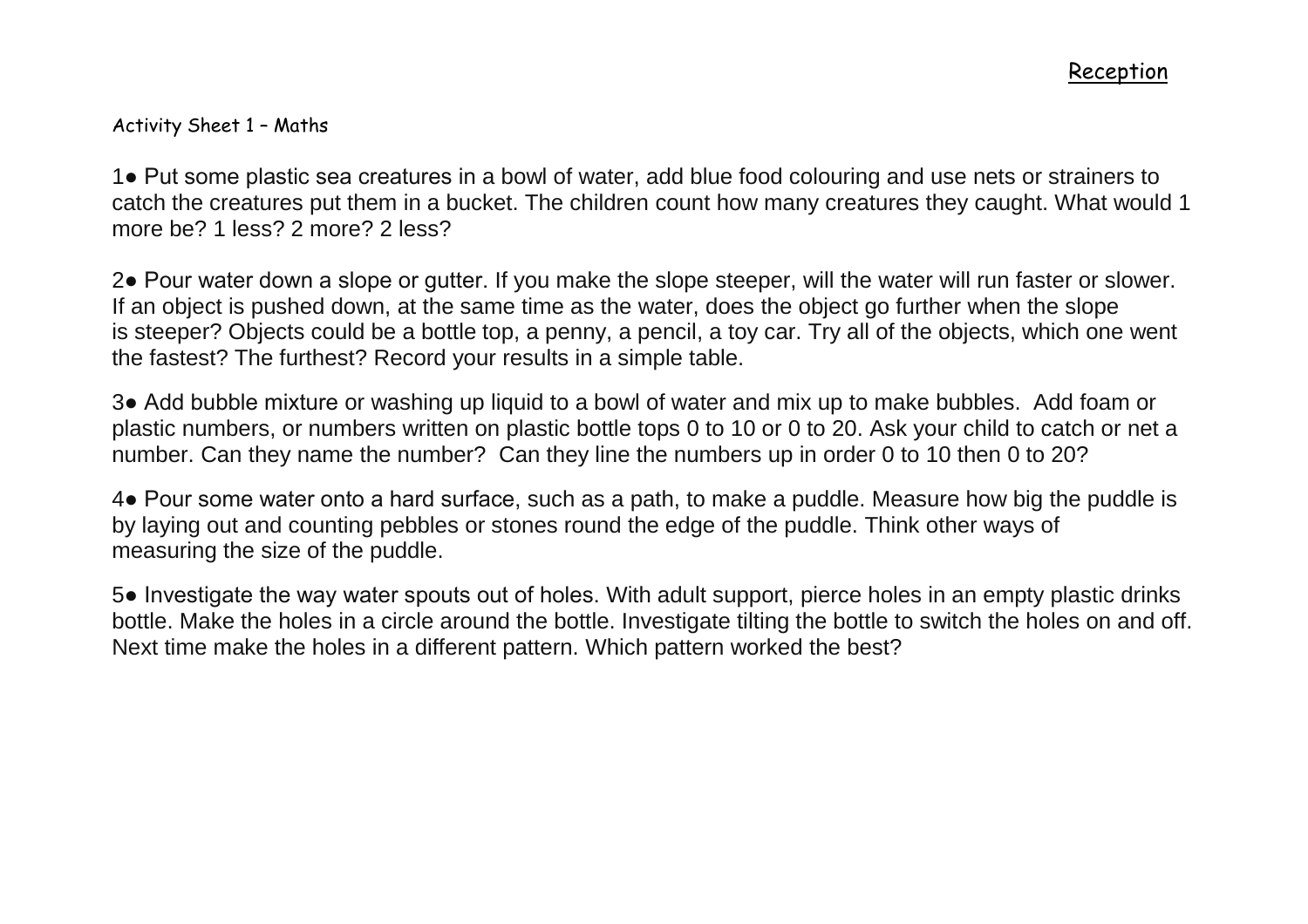# Activity Sheet 1 (Idea number 2)

| Write name of objects, one in each box below. | Which object went the furthest?<br>Write how far it went next to name of<br>object. |
|-----------------------------------------------|-------------------------------------------------------------------------------------|
|                                               |                                                                                     |
|                                               |                                                                                     |
|                                               |                                                                                     |
|                                               |                                                                                     |
|                                               |                                                                                     |
|                                               |                                                                                     |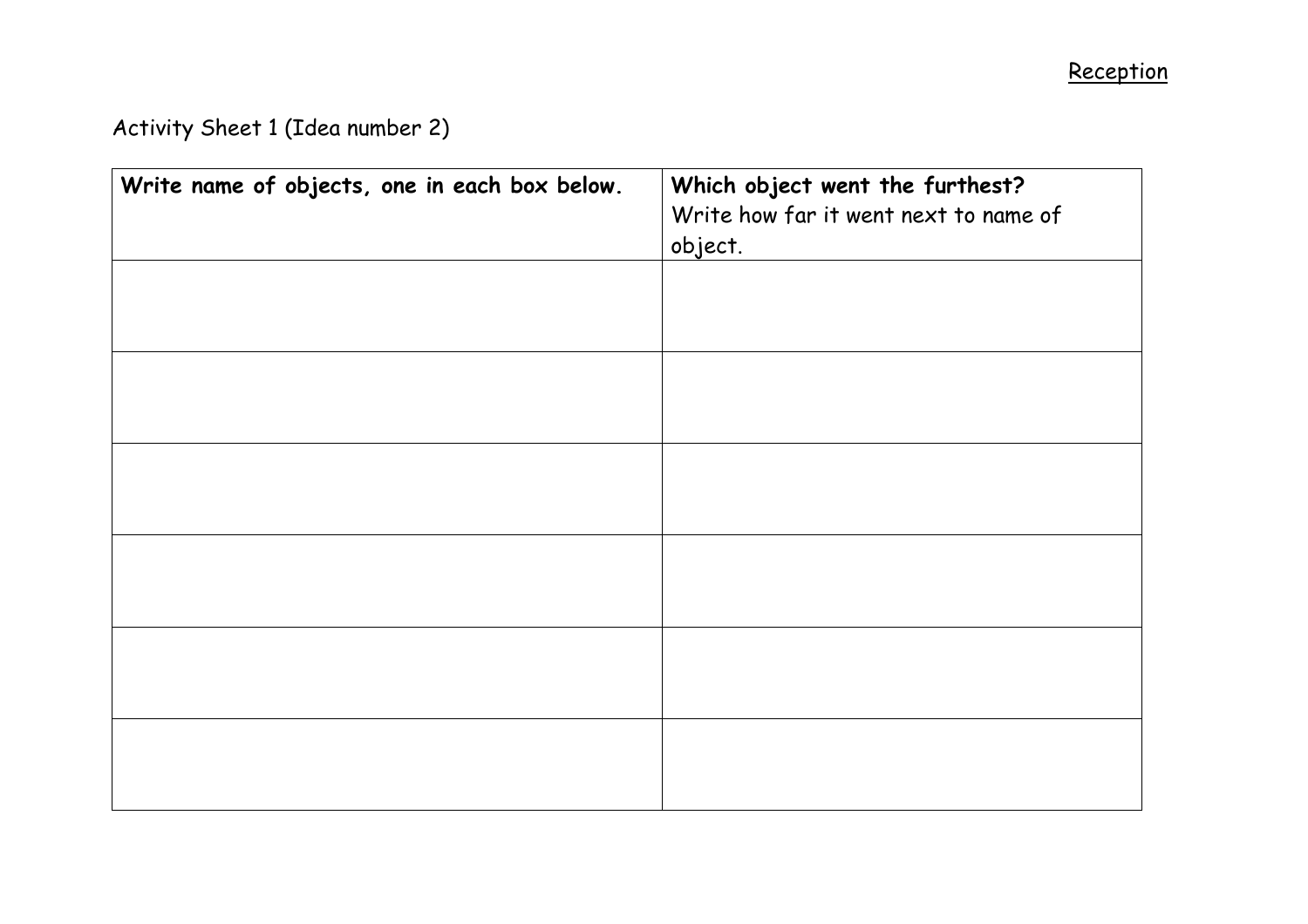# **Activity sheets 2 – Write an Acrostic poem**

Choose a word from: Sea, Rain, Lake, Water. Use the letters in the word as the starting letter for each line of your poem. Our poem can rhyme but it doesn't have to. For example, pond.

The Pond Place where I like to sit On grass as green as peas No one comes to see me Drawing water in the breeze

The initial sounds have been written for you on the next 4 pages.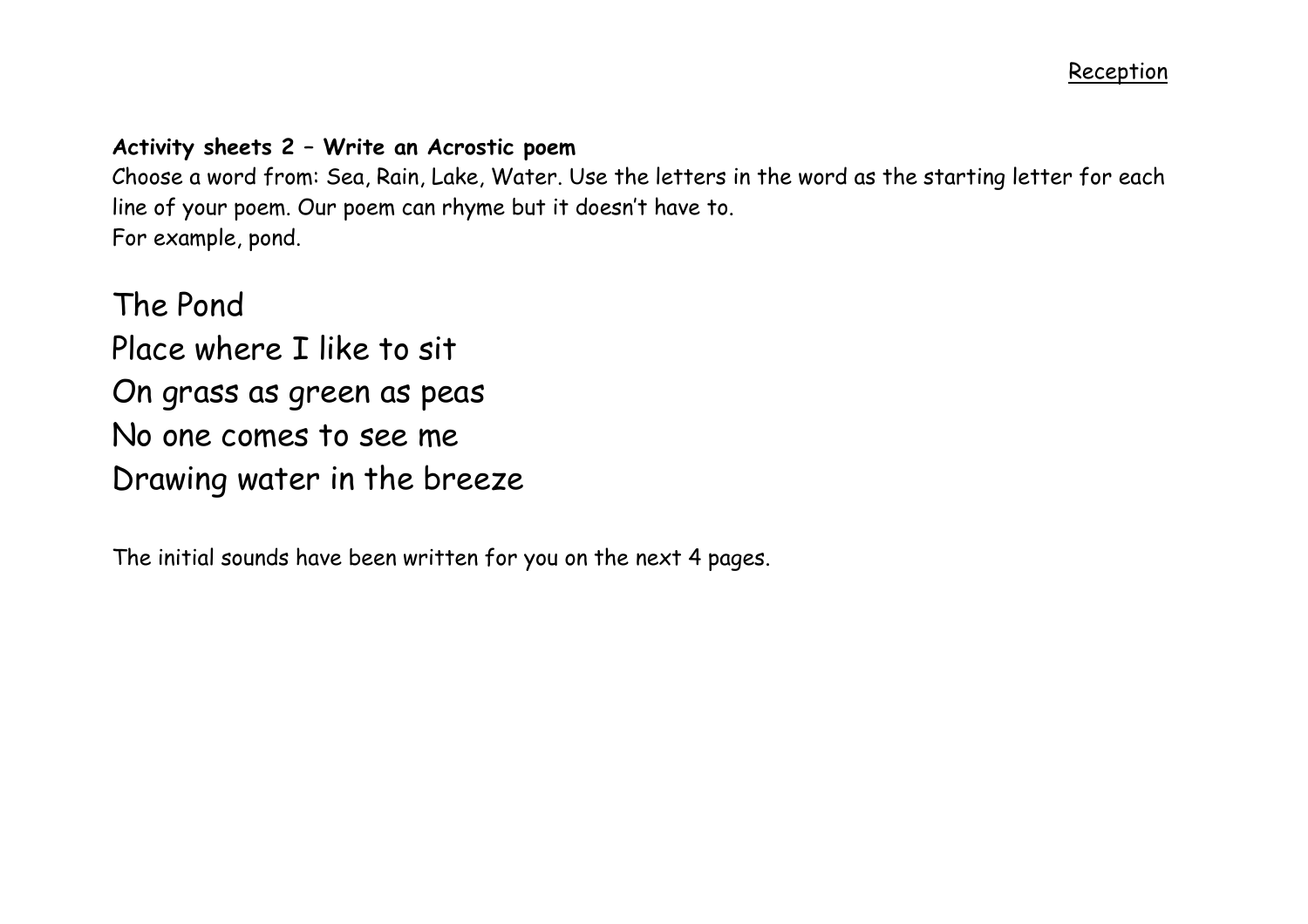Sea  $\mathsf{S}$ S<br>E<br>A  $\pmb{\mathsf{E}}$  $\boldsymbol{A}$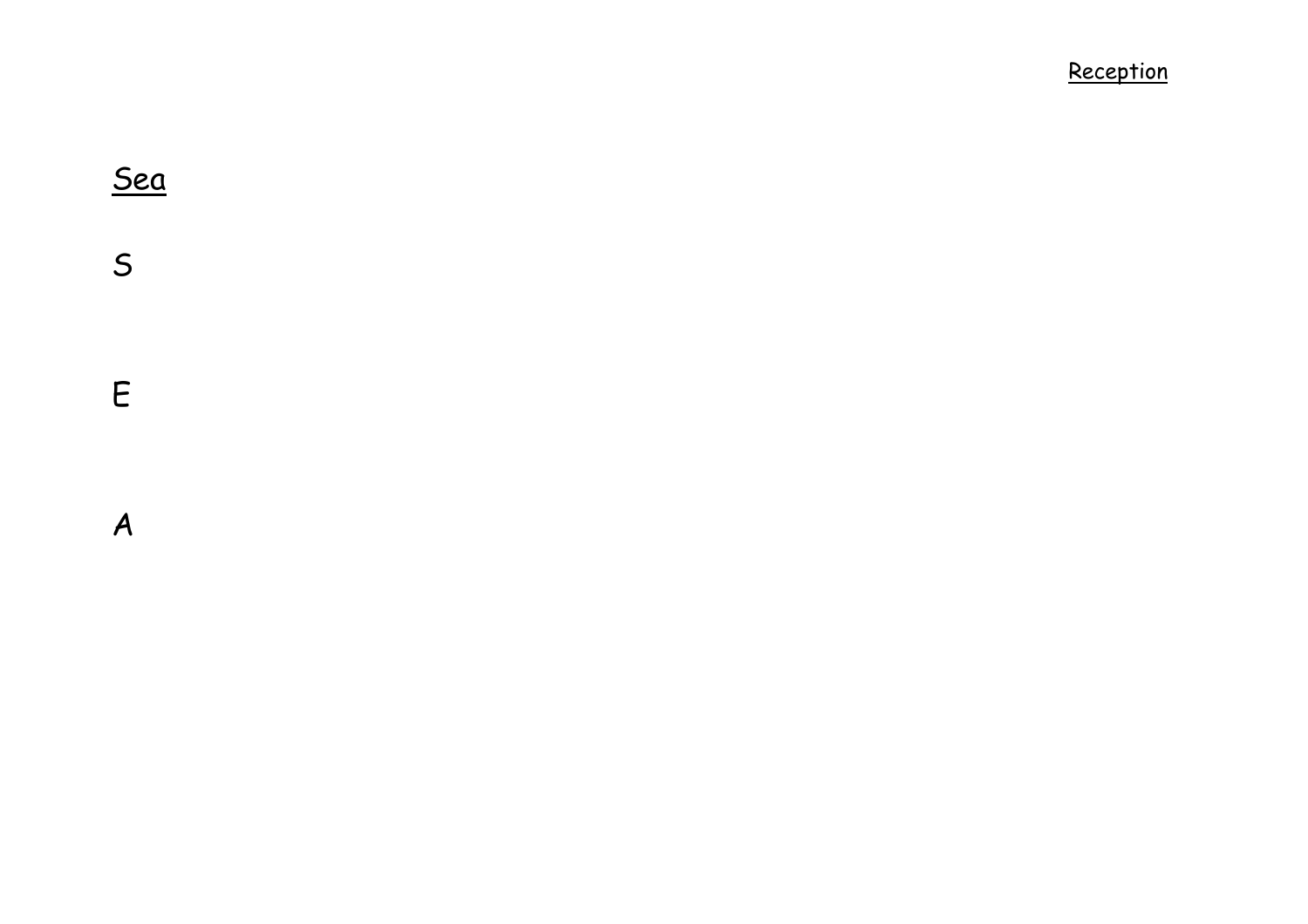Rain

 $\mathsf{R}$ 

 $\boldsymbol{A}$ 

 $\mathbf I$ 

R<br>A<br>I<br>N  $\overline{N}$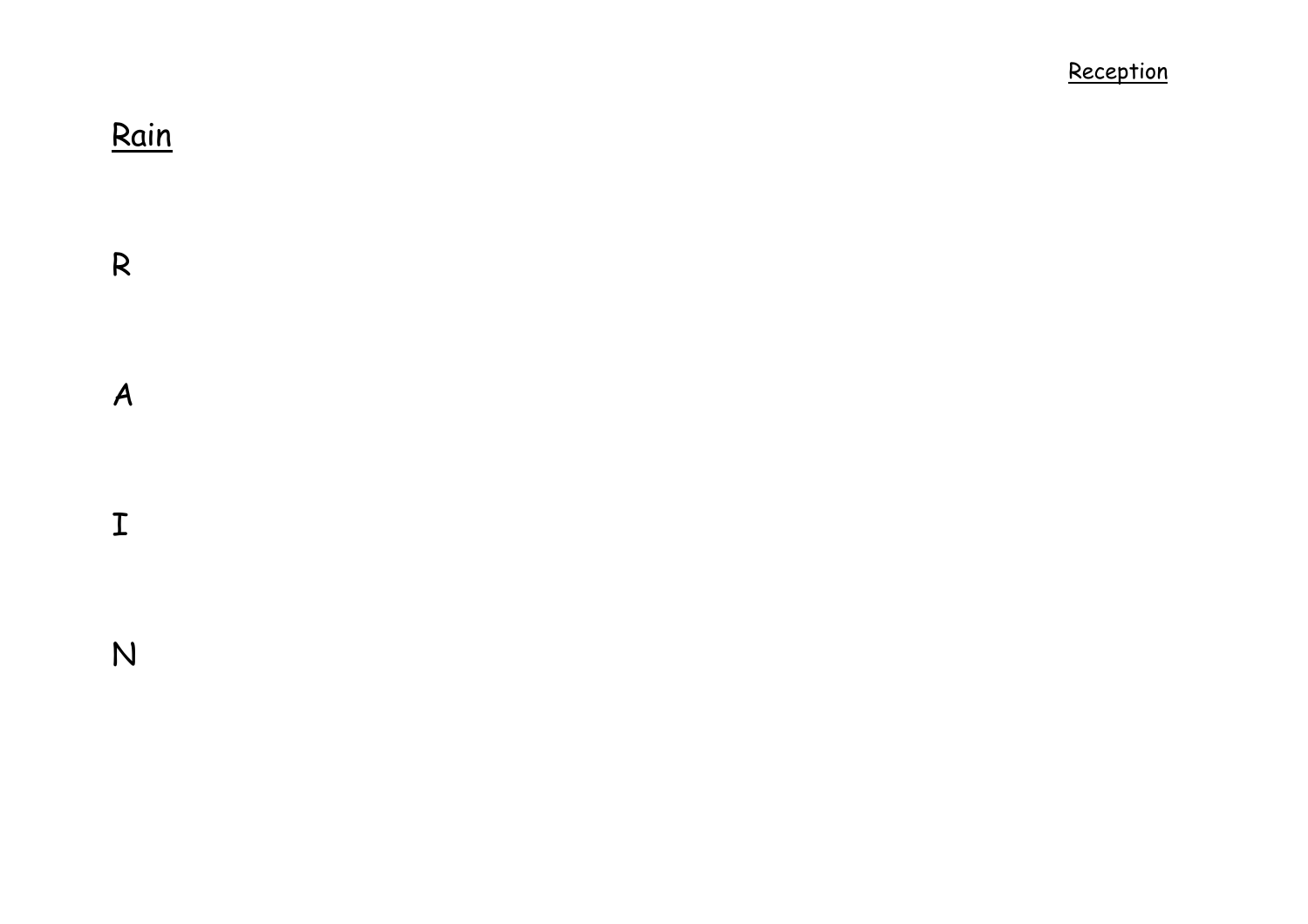Lake  $\mathsf{L}%$ L<br>A<br>K<br>E  $\boldsymbol{A}$  $\mathsf{K}$  $\mathsf E$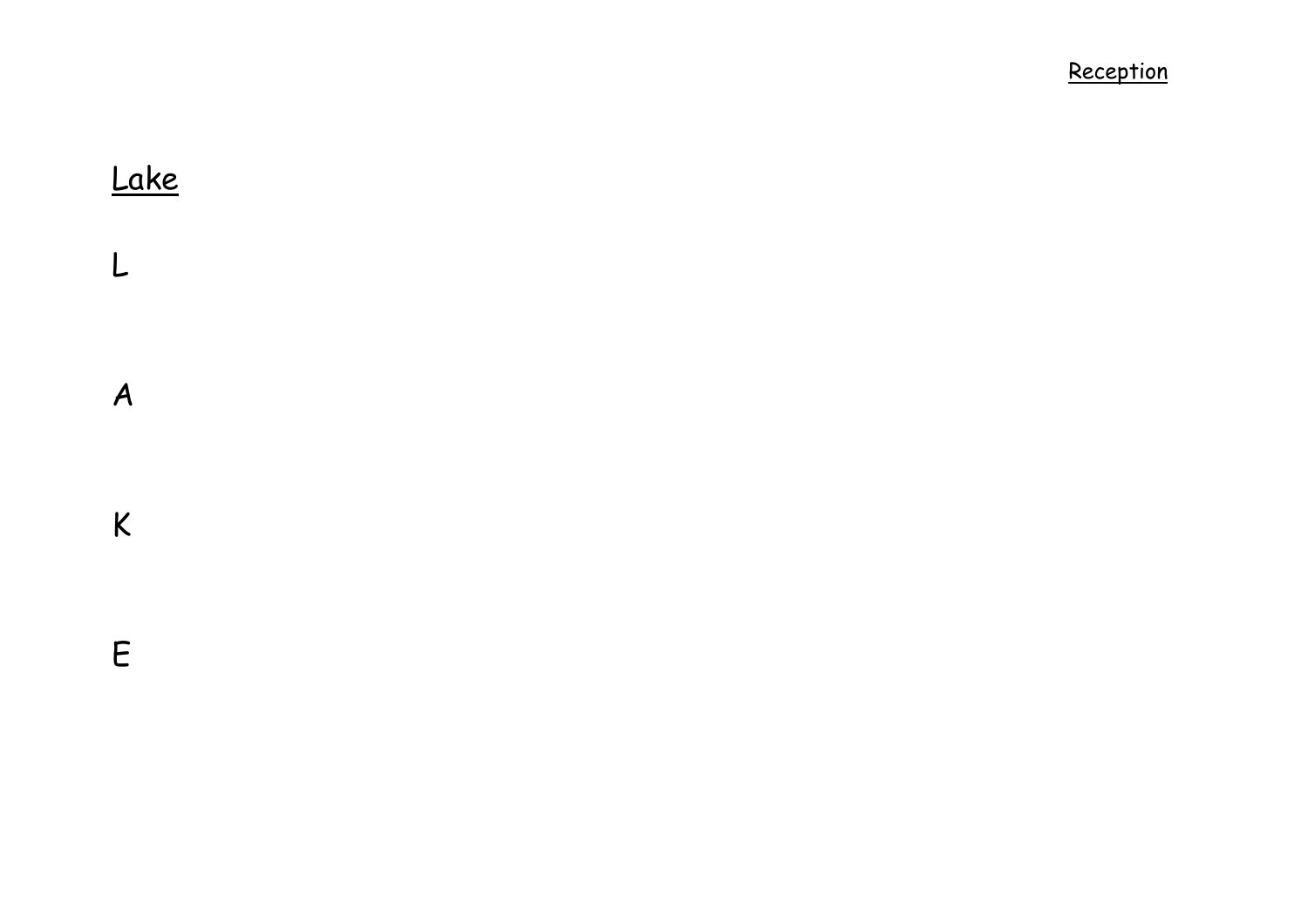Water W W<br>A<br>T<br>E<br>R  $\boldsymbol{A}$  $\mathsf T$  $\mathsf E$  $\mathsf{R}$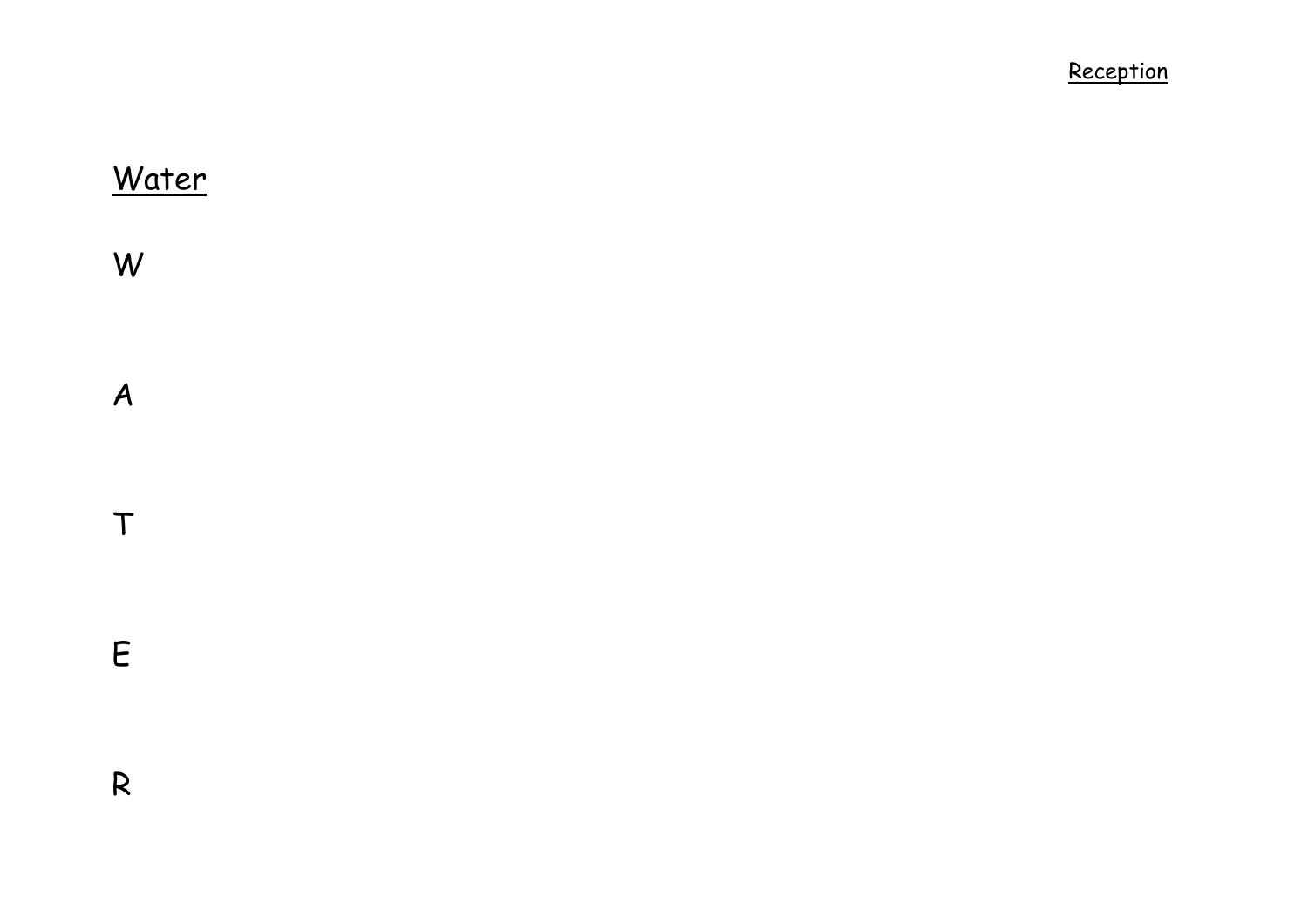# **Activity Sheet 3**

## **Skittles Experiment**

Equipment Needed Plate, Water, Packet of Skittles sweets

Place Skittles in a ring around the inner ring of the plate. Add water to centre of ring. Ask children to predict what is going to happen. Why do they think this? Observe what happens. Ask, what is happening? Why do you think this is happening? What would happen if…?

You could try this experiment with different sweets and observe differences.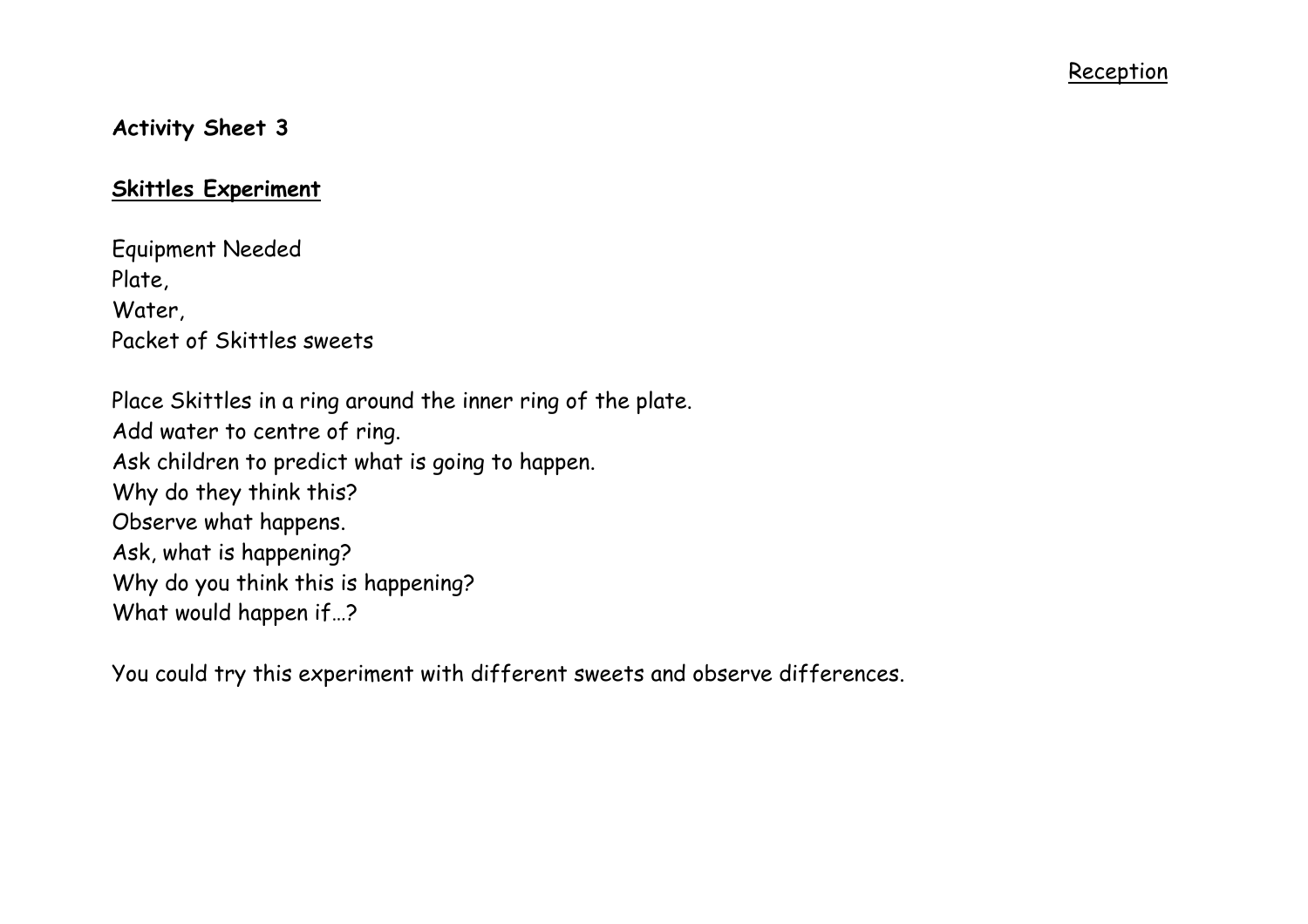# **Activity 4 - Floating and Sinking**

Predict what is going to happen to each object, is going to float or sink!

Write name of object being tested under title. Then test your object and tick under float or sink to show what happened. Were you right? Why do you think it floated? Why did it sink?

| Object | Float | Sink |
|--------|-------|------|
|        |       |      |
|        |       |      |
|        |       |      |
|        |       |      |
|        |       |      |
|        |       |      |
|        |       |      |
|        |       |      |
|        |       |      |
|        |       |      |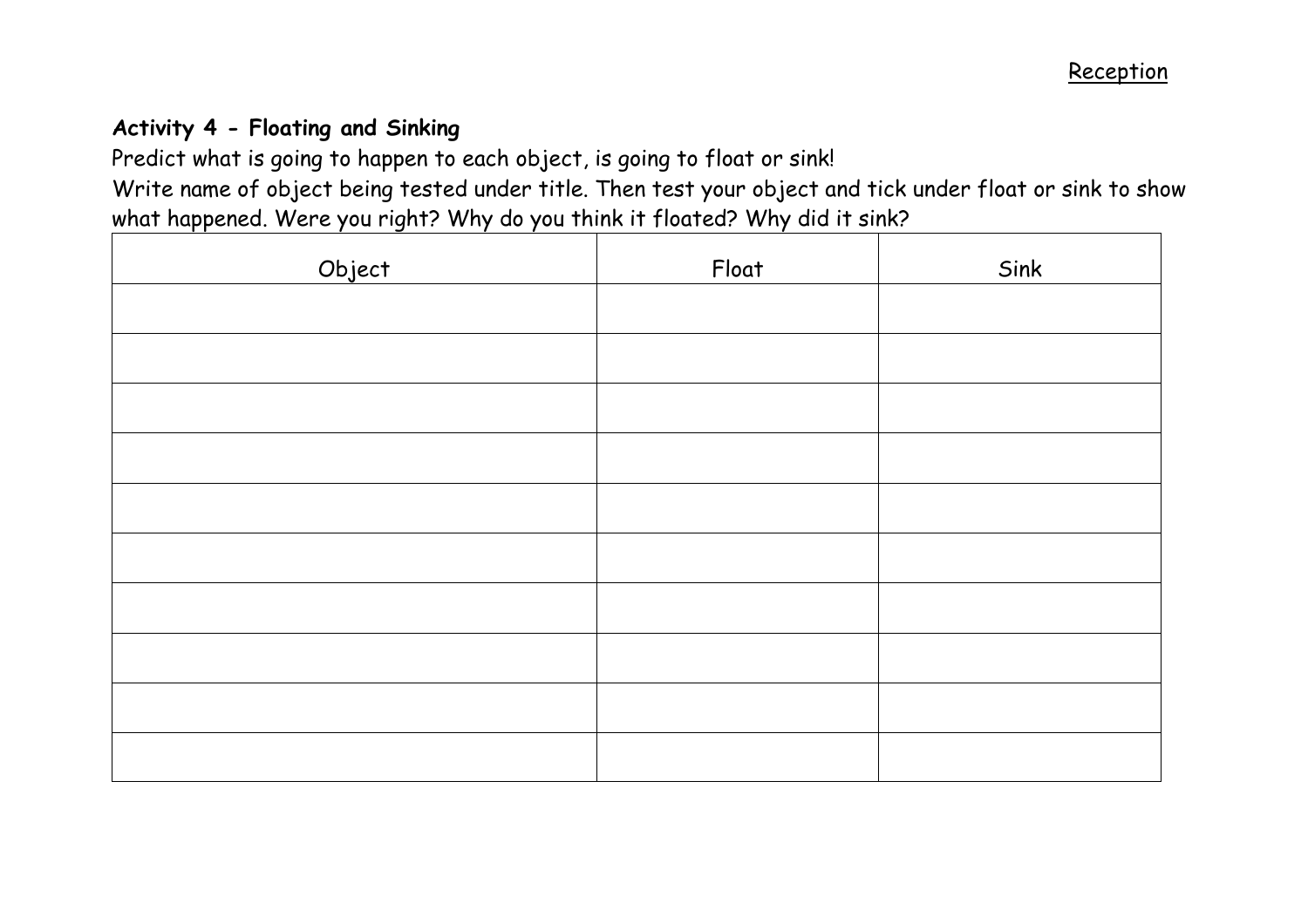| 1. Create the tallest tower you can make using everyday<br>objects.<br>Have a competition with other family members.<br>You could use:<br>Lego bricks or other construction toys.<br>Recycling-e.g. boxes or milk bottles<br>Paper/newspaper.                                                                                                                                           | 2. Make a container to keep an egg safe when it is<br>dropped from a height of 2 metres.<br>Use whatever materials you can find in the house to<br>make a structure to save a boiled egg when it's<br>dropped (not thrown)<br>Could use cardboard, bubblewrap, plastic or paper.       |
|-----------------------------------------------------------------------------------------------------------------------------------------------------------------------------------------------------------------------------------------------------------------------------------------------------------------------------------------------------------------------------------------|----------------------------------------------------------------------------------------------------------------------------------------------------------------------------------------------------------------------------------------------------------------------------------------|
| 3. Make a bridge<br>Use paper, card or drinking straws to create a bridge<br>that can hold the weight of an apple.<br>Hold a competition with your family, who's bridge<br>holds the most weight?                                                                                                                                                                                       | 4. Make a family keepsake<br>Find out about everyone in your family and make a<br>book about your family.<br>Draw pictures or take a photo of each family<br>member.<br>Write facts about each one around the photos/<br>drawings using known phonics and tricky words.                |
| 5. Make and dress a dolly chain.<br>Turn an A4 piece of paper to landscape.<br>Fold the paper into four-concertina style.<br>$\bullet$<br>Draw an outline of a doll, making sure legs and arms<br>$\bullet$<br>go over the edge of the folded paper.<br>Cut out dolls - for legs and arms cut over edge.<br>Unfold your dolly chain.<br>Use felt pens or crayons to 'dress' your dolls. | 6. Draw each other's picture<br>Both draw a picture and keep them secret.<br>One of you describes your picture, the other one<br>tries to draw it from the description<br>Swap over.<br>Take a look at the original pictures and compare with<br>pictures drawn from the descriptions. |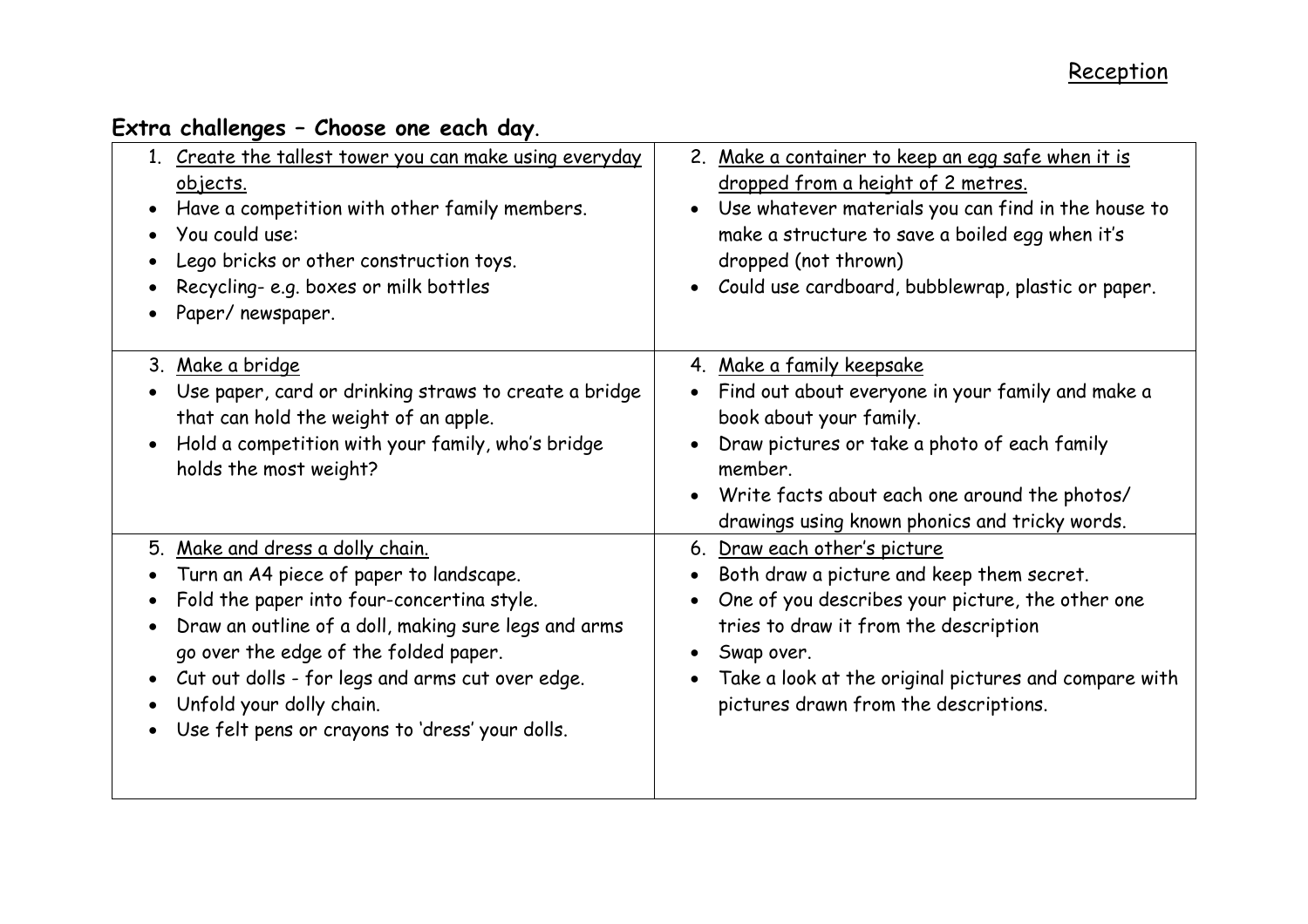| 7. Write a note to one of your family or a friend<br>Discuss what with your child what they want to write.<br>They write their note using known phonics and tricky<br>words, with help where needed.<br>• Write the name and address of the person they are<br>writing to on front of an envelope with help.<br>• Stick on a stamp.<br>• Post the letter when going for your daily walk. | 8. Plant a seed and watch it grow<br>Plant a seed in a small pot using potting compost, peat<br>$\bullet$<br>or soil.<br>Discuss conditions needed to make it grow.<br>$\bullet$<br>Take care of your plant, watering it regularly.<br>$\bullet$<br>Make a simple chart to measure the growth of the<br>$\bullet$<br>plant. |
|------------------------------------------------------------------------------------------------------------------------------------------------------------------------------------------------------------------------------------------------------------------------------------------------------------------------------------------------------------------------------------------|-----------------------------------------------------------------------------------------------------------------------------------------------------------------------------------------------------------------------------------------------------------------------------------------------------------------------------|
| Make a bouncing egg<br>9.                                                                                                                                                                                                                                                                                                                                                                | 10. Sipping straw experiment                                                                                                                                                                                                                                                                                                |
| • Put half a cup of vinegar in a clean jar.                                                                                                                                                                                                                                                                                                                                              | Fill a glass half full of water<br>$\bullet$                                                                                                                                                                                                                                                                                |
| Place an egg in the jar.                                                                                                                                                                                                                                                                                                                                                                 | Put an empty glass next to the first one.<br>$\bullet$                                                                                                                                                                                                                                                                      |
| Watch changes taking place over the next two days.                                                                                                                                                                                                                                                                                                                                       | Using a drinking straw, suck water up the straw.<br>$\bullet$                                                                                                                                                                                                                                                               |
| After two days take out the egg and see what has                                                                                                                                                                                                                                                                                                                                         | Put your finger over the end, then place straw over<br>$\bullet$                                                                                                                                                                                                                                                            |
| happened. Talk about the changes that have taken                                                                                                                                                                                                                                                                                                                                         | empty glass. Take thumb off end of the straw.                                                                                                                                                                                                                                                                               |
| place.                                                                                                                                                                                                                                                                                                                                                                                   | What happens?<br>$\bullet$                                                                                                                                                                                                                                                                                                  |
| • Bounce the egg very gently from a low height.                                                                                                                                                                                                                                                                                                                                          | Can you move all the water from the first glass to<br>$\bullet$                                                                                                                                                                                                                                                             |
| (remember it is still a raw egg inside)                                                                                                                                                                                                                                                                                                                                                  | the second one?                                                                                                                                                                                                                                                                                                             |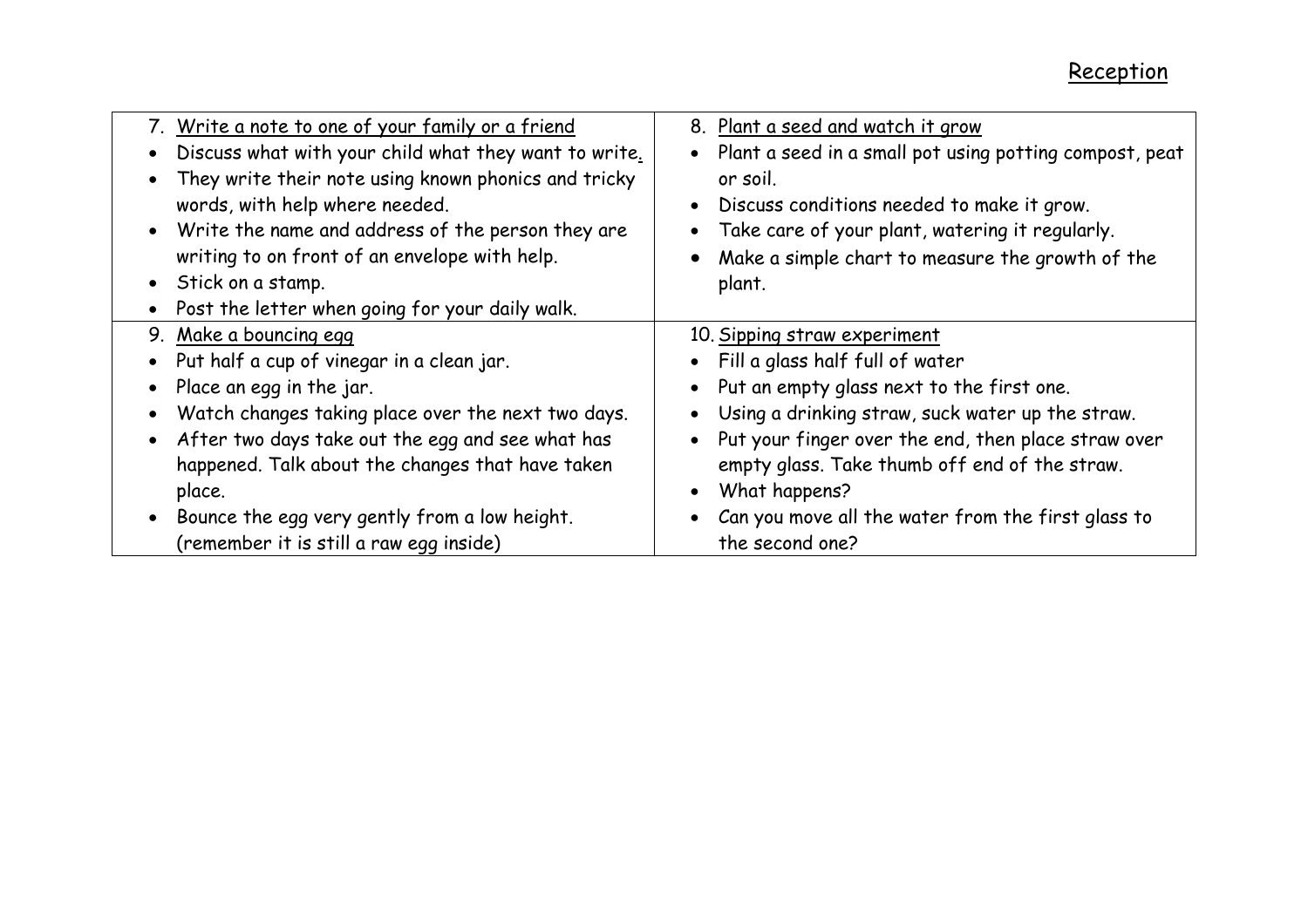### Websites for extra ideas for activities whilst learning at home.

EYFS- Twinkl EYFS water themed lesson plan and enhancement ideas and water <https://www.twinkl.co.uk/resource/t-t-10552-eyfs-water-lesson-plan-ideas> Twinkl EYFS water science experiments resource pack <https://www.twinkl.co.uk/resource/tf-t-253930-eyfs-water-science-experiments-resource-pack> Under the sea play dough mats<https://www.twinkl.co.uk/resource/t-t-1053-under-the-sea-playdough-mats> Water aid – How having clean water is helping communities around the world. World Handwashing Day <https://www.youtube.com/watch?v=qwcWyxwKP60&feature=youtu.be> KS1- Twinkl KS1- lots on water cycle e.g. water cycle wheel <https://www.twinkl.co.uk/resource/t-t-10444-water-cycle-wheel> Interactive game- water cycle <http://www.crickweb.co.uk/ks1science.html> Rain cloud in a jar science experiment<https://www.twinkl.co.uk/resource/t-a-7-rain-cloud-in-a-jar-science-experiment> Schools challenge KS1 Water aid <https://www.wateraid.org/uk/sites/g/files/jkxoof211/files/schools-challenge-ks1-lesson-plan.pdf> Oceans and seas[https://www.hamilton-trust.org.uk/topics/key-stage-1-topics/oceans-and](https://www.hamilton-trust.org.uk/topics/key-stage-1-topics/oceans-and-seas/?gclid=EAIaIQobChMIvsKp__Di6AIViKztCh043wrDEAAYASAAEgI4u_D_BwE)[seas/?gclid=EAIaIQobChMIvsKp\\_\\_Di6AIViKztCh043wrDEAAYASAAEgI4u\\_D\\_BwE](https://www.hamilton-trust.org.uk/topics/key-stage-1-topics/oceans-and-seas/?gclid=EAIaIQobChMIvsKp__Di6AIViKztCh043wrDEAAYASAAEgI4u_D_BwE) Animals that live in the seas <https://www.bbc.co.uk/bitesize/clips/zmxqxnb>